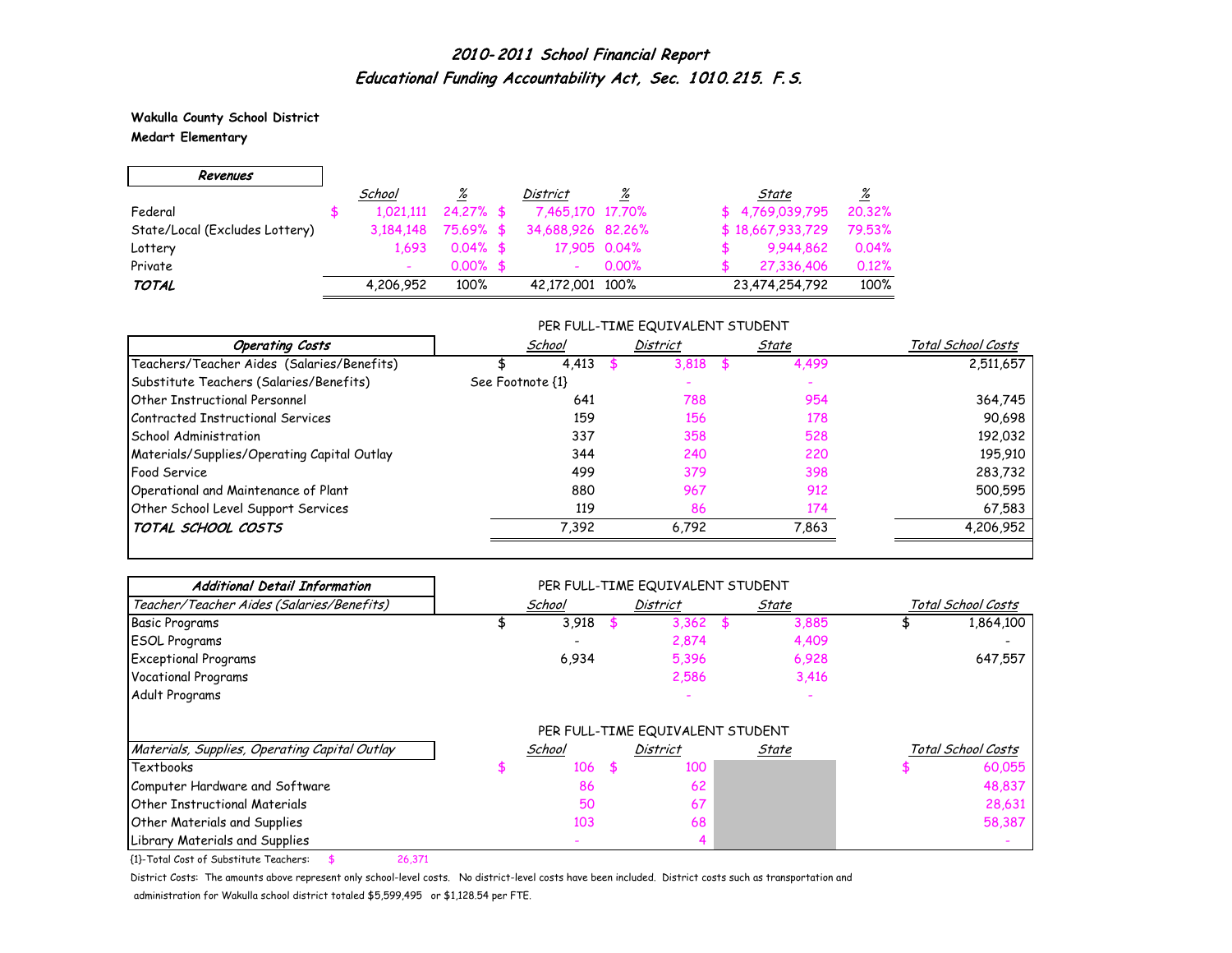**Wakulla County School District Riversprings Middle School**

 $\Gamma$ 

 $\overline{\phantom{0}}$ 

| Revenues                       |           |                 |                   |          |                  |                 |
|--------------------------------|-----------|-----------------|-------------------|----------|------------------|-----------------|
|                                | School    | $\frac{\%}{\%}$ | District          | %        | State            | $\frac{\%}{\%}$ |
| Federal                        | 600.752   | $16.58\%$ \$    | 7,465,170 17,70%  |          | \$4,769,039,795  | 20.32%          |
| State/Local (Excludes Lottery) | 3.020.181 | $83.35\%$ \$    | 34,688,926 82,26% |          | \$18,667,933,729 | 79.53%          |
| Lottery                        | 2.619     | $0.07%$ \$      | 17,905 0.04%      |          | 9,944,862        | 0.04%           |
| Private                        |           | $0.00\%$ \$     |                   | $0.00\%$ | 27,336,406       | 0.12%           |
| <b>TOTAL</b>                   | 3,623,552 | 100%            | 42,172,001 100%   |          | 23,474,254,792   | 100%            |

#### PER FULL-TIME EQUIVALENT STUDENT

| <b>Operating Costs</b>                      | School           | District | State | Total School Costs |
|---------------------------------------------|------------------|----------|-------|--------------------|
| Teachers/Teacher Aides (Salaries/Benefits)  | 3,646            | 3.818    | 4,499 | 1,877,824          |
| Substitute Teachers (Salaries/Benefits)     | See Footnote {1} |          |       |                    |
| <b>Other Instructional Personnel</b>        | 781              | 788      | 954   | 402,467            |
| Contracted Instructional Services           | 100              | 156      | 178   | 51,638             |
| School Administration                       | 577              | 358      | 528   | 297,043            |
| Materials/Supplies/Operating Capital Outlay | 269              | 240      | 220   | 138,540            |
| <b>Food Service</b>                         | 448              | 379      | 398   | 230,666            |
| Operational and Maintenance of Plant        | 1,127            | 967      | 912   | 580,354            |
| Other School Level Support Services         | 87               | 86       | 174   | 45,020             |
| TOTAL SCHOOL COSTS                          | 7,035            | 6,792    | 7,863 | 3,623,552          |

| <b>Additional Detail Information</b>          |        | PER FULL-TIME EQUIVALENT STUDENT |      |       |                    |
|-----------------------------------------------|--------|----------------------------------|------|-------|--------------------|
| Teacher/Teacher Aides (Salaries/Benefits)     | School | <b>District</b>                  |      | State | Total School Costs |
| Basic Programs                                | 3,362  | 3,362                            | - \$ | 3,885 | 1,470,836          |
| <b>ESOL Programs</b>                          |        | 2,874                            |      | 4,409 |                    |
| <b>Exceptional Programs</b>                   | 5,245  | 5,396                            |      | 6,928 | 406,988            |
| <b>Vocational Programs</b>                    |        | 2,586                            |      | 3,416 |                    |
| Adult Programs                                |        |                                  |      |       |                    |
|                                               |        | PER FULL-TIME EQUIVALENT STUDENT |      |       |                    |
| Materials, Supplies, Operating Capital Outlay | School | <b>District</b>                  |      | State | Total School Costs |
| Textbooks                                     | 108    | \$<br>100                        |      |       | 55,844             |
| Computer Hardware and Software                | 75     | 62                               |      |       | 38,387             |
| Other Instructional Materials                 | 61     | 67                               |      |       | 31,490             |
| Other Materials and Supplies                  | 25     | 68                               |      |       | 12,820             |
| Library Materials and Supplies                | 13     |                                  |      |       | 6,539              |

{1}-Total Cost of Substitute Teachers: \$ 8,765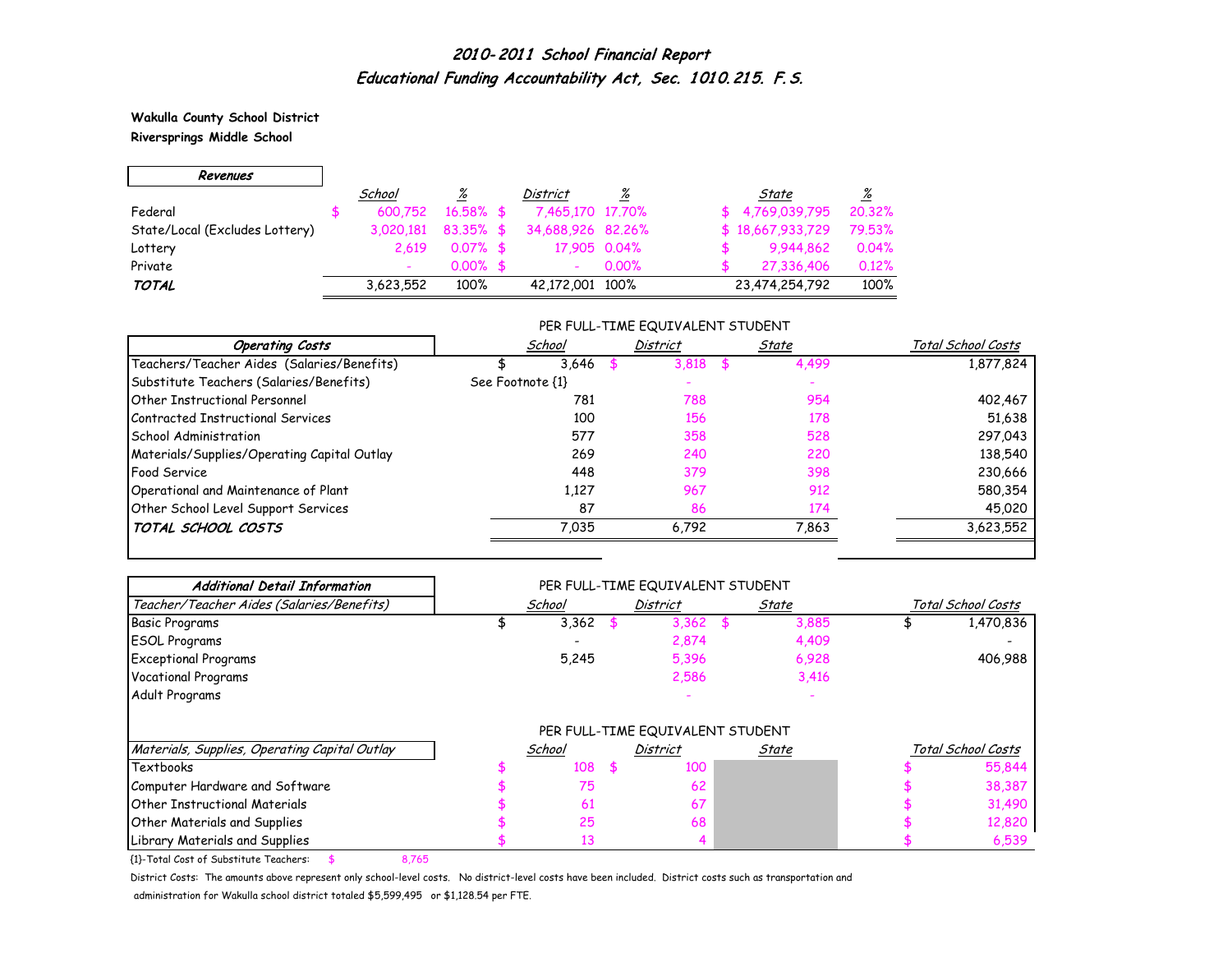**Wakulla County School District Second Chance School**

 $\overline{\phantom{0}}$ 

 $\Gamma$ 

| Revenues                       |         |             |                   |       |                  |                       |
|--------------------------------|---------|-------------|-------------------|-------|------------------|-----------------------|
|                                | School  | %           | District          | %     | State            | $\frac{\%}{\sqrt{2}}$ |
| Federal                        | 19.233  | $3.43\%$ \$ | 7,465,170 17,70%  |       | \$4,769,039,795  | 20.32%                |
| State/Local (Excludes Lottery) | 538,743 | $96.08%$ \$ | 34,688,926 82,26% |       | \$18,667,933,729 | 79.53%                |
| Lottery                        | 2.753   | $0.49%$ \$  | 17,905 0.04%      |       | 9,944,862        | 0.04%                 |
| Private                        |         | $0.00\%$ \$ |                   | 0.00% | 27,336,406       | 0.12%                 |
| <b>TOTAL</b>                   | 560.729 | 100%        | 42,172,001 100%   |       | 23,474,254,792   | 100%                  |

#### PER FULL-TIME EQUIVALENT STUDENT

| <b>Operating Costs</b>                      | School           | <b>District</b> | State | Total School Costs |
|---------------------------------------------|------------------|-----------------|-------|--------------------|
| Teachers/Teacher Aides (Salaries/Benefits)  | 9.575            | 3.818           | 4,499 | 301,616            |
| Substitute Teachers (Salaries/Benefits)     | See Footnote {1} |                 |       |                    |
| <b>Other Instructional Personnel</b>        | 4,211            | 788             | 954   | 132,647            |
| Contracted Instructional Services           | 92               | 156             | 178   | 2,900              |
| School Administration                       | 29               | 358             | 528   | 921                |
| Materials/Supplies/Operating Capital Outlay | 649              | 240             | 220   | 20,435             |
| <b>Food Service</b>                         | 408              | 379             | 398   | 12,861             |
| Operational and Maintenance of Plant        | 2,636            | 967             | 912   | 83,045             |
| Other School Level Support Services         | 200              | 86              | 174   | 6,304              |
| TOTAL SCHOOL COSTS                          | 17,800           | 6,792           | 7,863 | 560,729            |

| <b>Additional Detail Information</b>          |        | PER FULL-TIME EQUIVALENT STUDENT |       |       |                    |
|-----------------------------------------------|--------|----------------------------------|-------|-------|--------------------|
| Teacher/Teacher Aides (Salaries/Benefits)     | School | <b>District</b>                  | State |       | Total School Costs |
| <b>Basic Programs</b>                         | 7,953  | $3,362$ \$                       |       | 3,885 | 182,913            |
| <b>ESOL Programs</b>                          |        | 2,874                            |       | 4,409 |                    |
| <b>Exceptional Programs</b>                   | 13,965 | 5,396                            |       | 6,928 | 118,703            |
| Vocational Programs                           |        | 2,586                            |       | 3,416 |                    |
| Adult Programs                                |        |                                  |       |       |                    |
|                                               |        | PER FULL-TIME EQUIVALENT STUDENT |       |       |                    |
| Materials, Supplies, Operating Capital Outlay | School | <b>District</b>                  | State |       | Total School Costs |
| Textbooks                                     | 306    | \$<br>100                        |       |       | 9,652              |
| Computer Hardware and Software                | 180    | 62                               |       |       | 5,657              |
| Other Instructional Materials                 | 114    | 67                               |       |       | 3,590              |
| Other Materials and Supplies                  | 49     | 68                               |       |       | 1,537              |
| Library Materials and Supplies                |        |                                  |       |       |                    |

{1}-Total Cost of Substitute Teachers: \$ 2,090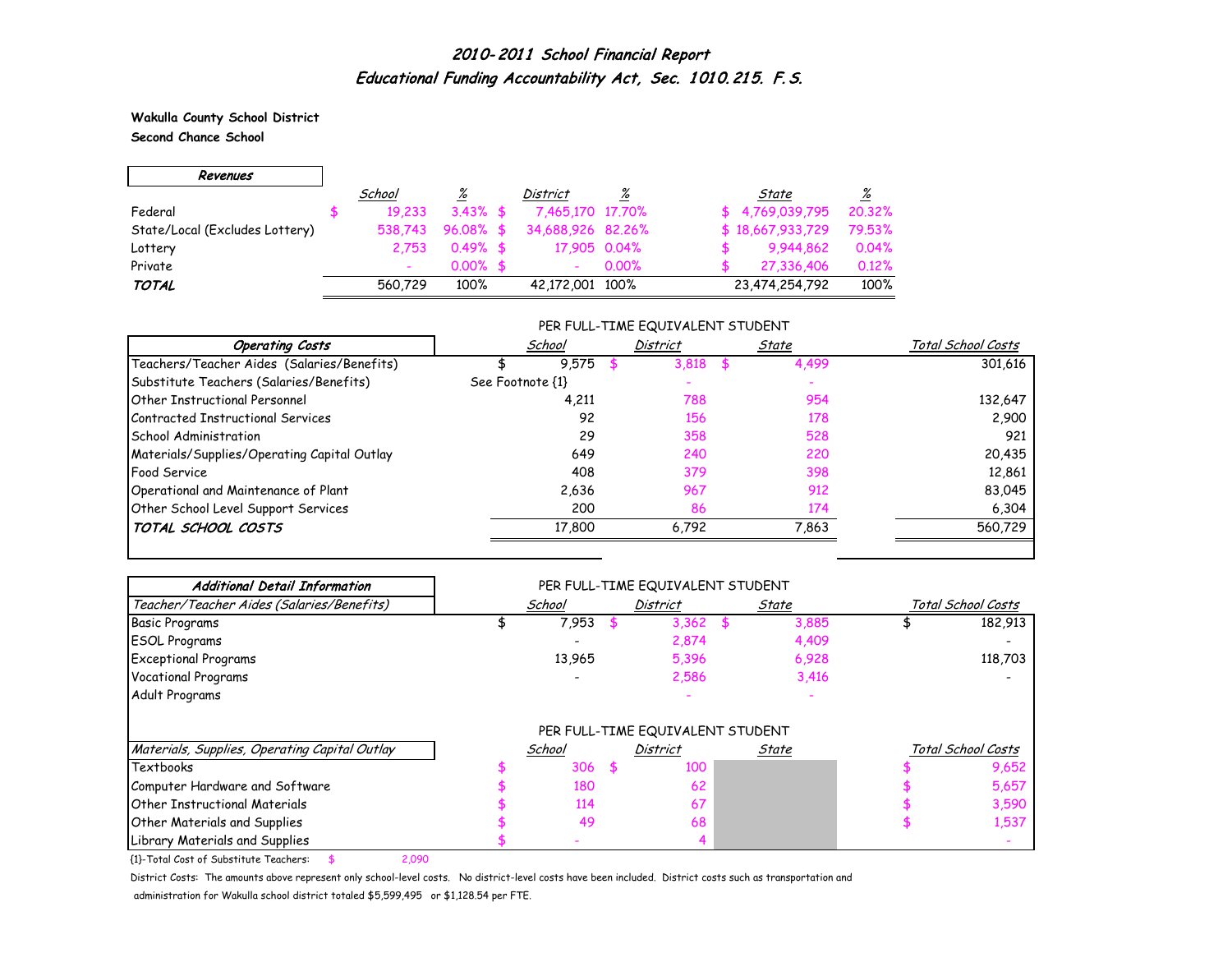**Wakulla County School District Crawfordville Elementary**

 $\overline{\phantom{0}}$ 

 $\Gamma$ 

| Revenues                       |                          |              |                          |          |                  |                 |
|--------------------------------|--------------------------|--------------|--------------------------|----------|------------------|-----------------|
|                                | School                   | %            | District                 | <u>%</u> | State            | $\frac{\%}{\%}$ |
| Federal                        | 889.054                  | $21.54\%$ \$ | 7,465,170 17,70%         |          | \$4,769,039,795  | 20.32%          |
| State/Local (Excludes Lottery) | 3.228.025                | 78,22% \$    | 34,688,926 82,26%        |          | \$18,667,933,729 | 79.53%          |
| Lottery                        | 9.654                    | $0.23\%$ \$  | 17,905 0.04%             |          | 9,944,862        | 0.04%           |
| Private                        | $\overline{\phantom{0}}$ | $0.00\%$ \$  | $\overline{\phantom{0}}$ | $0.00\%$ | 27,336,406       | 0.12%           |
| TOTAL                          | 4,126,733                | 100%         | 42,172,001 100%          |          | 23,474,254,792   | 100%            |

#### PER FULL-TIME EQUIVALENT STUDENT

| <b>Operating Costs</b>                      | School           | District | State       | Total School Costs |
|---------------------------------------------|------------------|----------|-------------|--------------------|
| Teachers/Teacher Aides (Salaries/Benefits)  | 4.145            | 3.818    | 4,499<br>56 | 2,495,044          |
| Substitute Teachers (Salaries/Benefits)     | See Footnote {1} |          |             |                    |
| Other Instructional Personnel               | 595              | 788      | 954         | 358,425            |
| Contracted Instructional Services           | 189              | 156      | 178         | 113,524            |
| <b>School Administration</b>                | 316              | 358      | 528         | 190,174            |
| Materials/Supplies/Operating Capital Outlay | 271              | 240      | 220         | 162,896            |
| <b>Food Service</b>                         | 404              | 379      | 398         | 243,465            |
| Operational and Maintenance of Plant        | 836              | 967      | 912         | 503,004            |
| Other School Level Support Services         | 100              | 86       | 174         | 60,201             |
| TOTAL SCHOOL COSTS                          | 6,856            | 6,792    | 7,863       | 4,126,733          |

| <b>Additional Detail Information</b>          |        | PER FULL-TIME EQUIVALENT STUDENT |       |       |                    |                    |  |
|-----------------------------------------------|--------|----------------------------------|-------|-------|--------------------|--------------------|--|
| Teacher/Teacher Aides (Salaries/Benefits)     | School | <b>District</b><br>State         |       |       | Total School Costs |                    |  |
| <b>Basic Programs</b>                         | 3,598  | $3,362$ \$                       |       | 3,885 |                    | 1,816,741          |  |
| <b>ESOL Programs</b>                          | 6,322  | 2,874                            |       | 4,409 |                    | 18,967             |  |
| <b>Exceptional Programs</b>                   | 7,014  | 5,396                            |       | 6,928 |                    | 659,336            |  |
| Vocational Programs                           |        | 2,586                            |       | 3,416 |                    |                    |  |
| Adult Programs                                |        |                                  |       |       |                    |                    |  |
|                                               |        | PER FULL-TIME EQUIVALENT STUDENT |       |       |                    |                    |  |
| Materials, Supplies, Operating Capital Outlay | School | <b>District</b>                  | State |       |                    | Total School Costs |  |
| Textbooks                                     | 99     | \$<br>100                        |       |       |                    | 59,439             |  |
| Computer Hardware and Software                | 64     | 62                               |       |       |                    | 38,344             |  |
| <b>Other Instructional Materials</b>          | 75     | 67                               |       |       |                    | 45,245             |  |
| Other Materials and Supplies                  | 33     | 68                               |       |       |                    | 19,869             |  |
| Library Materials and Supplies                |        |                                  |       |       |                    |                    |  |

{1}-Total Cost of Substitute Teachers: \$ 19,157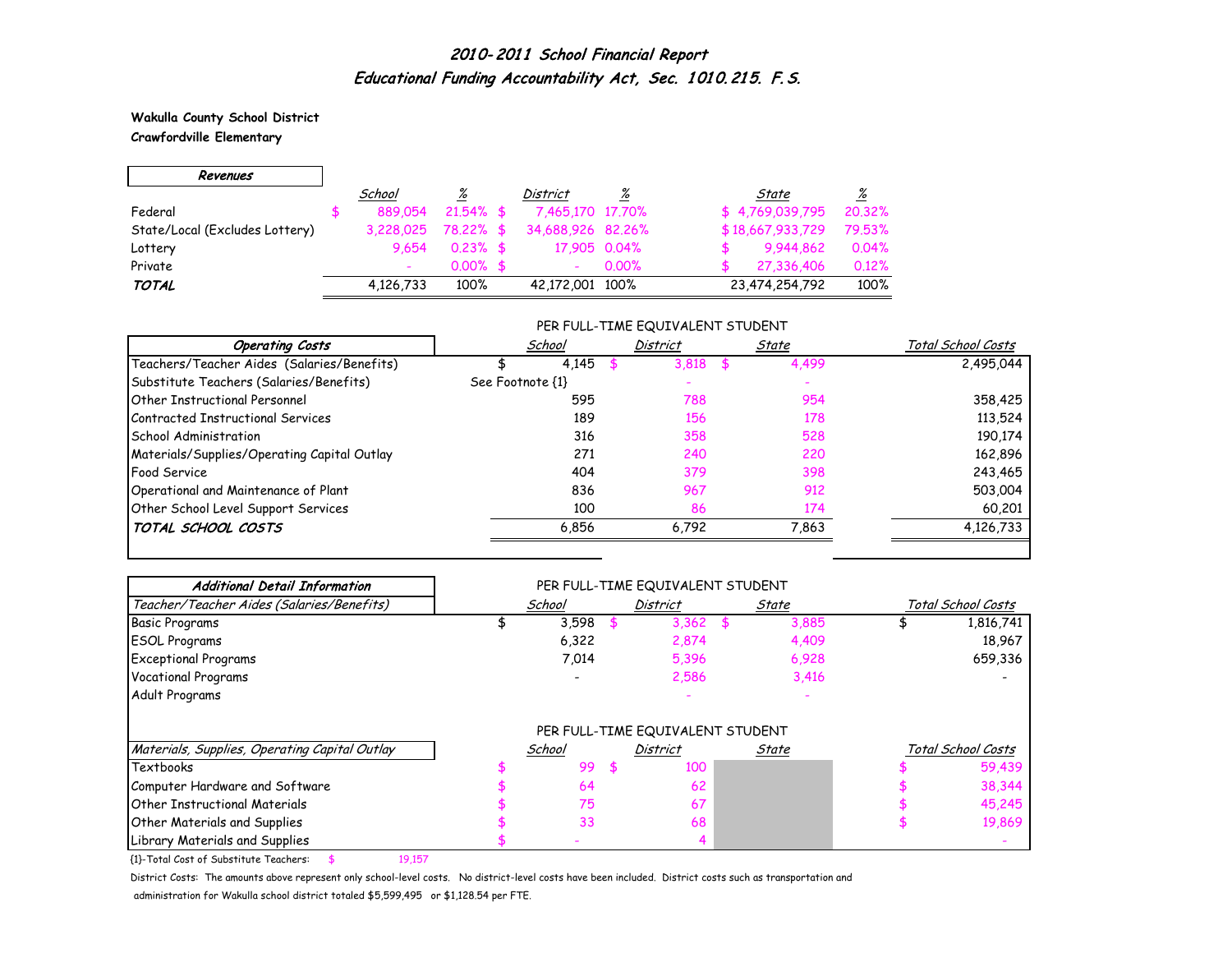**Wakulla County School District Wakulla High School**

 $\overline{\phantom{0}}$ 

 $\Gamma$ 

| Revenues                       |           |                 |                   |          |                  |                 |
|--------------------------------|-----------|-----------------|-------------------|----------|------------------|-----------------|
|                                | School    | $\frac{\%}{\%}$ | District          | %        | State            | $\frac{\%}{\%}$ |
| Federal                        | 1.783.647 | $21.55\%$ \$    | 7,465,170 17,70%  |          | \$4,769,039,795  | 20.32%          |
| State/Local (Excludes Lottery) | 6,483,283 | 78.33% \$       | 34,688,926 82,26% |          | \$18,667,933,729 | 79.53%          |
| Lottery                        | 9.456     | $0.11\%$ \$     | 17,905 0.04%      |          | 9,944,862        | 0.04%           |
| Private                        |           | $0.00\%$ \$     |                   | $0.00\%$ | 27,336,406       | 0.12%           |
| <b>TOTAL</b>                   | 8,276,386 | 100%            | 42,172,001 100%   |          | 23,474,254,792   | 100%            |

#### PER FULL-TIME EQUIVALENT STUDENT

| <b>Operating Costs</b>                      | School           | <b>District</b> | State       | Total School Costs |
|---------------------------------------------|------------------|-----------------|-------------|--------------------|
| Teachers/Teacher Aides (Salaries/Benefits)  | 3.651            | 3,818           | 4,499<br>Æ. | 4,392,793          |
| Substitute Teachers (Salaries/Benefits)     | See Footnote {1} |                 |             |                    |
| Other Instructional Personnel               | 806              | 788             | 954         | 969,865            |
| Contracted Instructional Services           | 150              | 156             | 178         | 180,927            |
| School Administration                       | 360              | 358             | 528         | 433,313            |
| Materials/Supplies/Operating Capital Outlay | 428              | 240             | 220         | 515,315            |
| <b>Food Service</b>                         | 324              | 379             | 398         | 389,242            |
| Operational and Maintenance of Plant        | 1,059            | 967             | 912         | 1,273,591          |
| Other School Level Support Services         | 101              | 86              | 174         | 121,340            |
| TOTAL SCHOOL COSTS                          | 6,879            | 6,792           | 7,863       | 8,276,386          |

| <b>Additional Detail Information</b>          |        | PER FULL-TIME EQUIVALENT STUDENT |       |                    |
|-----------------------------------------------|--------|----------------------------------|-------|--------------------|
| Teacher/Teacher Aides (Salaries/Benefits)     | School | <b>District</b>                  | State | Total School Costs |
| <b>Basic Programs</b>                         | 3,465  | $3,362$ \$                       | 3,885 | 2,822,472          |
| <b>ESOL Programs</b>                          | 5,628  | 2,874                            | 4,409 | 14,859             |
| <b>Exceptional Programs</b>                   | 4,820  | 5,396                            | 6,928 | 1,176,455          |
| Vocational Programs                           | 2,673  | 2,586                            | 3,416 | 379,007            |
| Adult Programs                                |        |                                  |       |                    |
|                                               |        | PER FULL-TIME EQUIVALENT STUDENT |       |                    |
| Materials, Supplies, Operating Capital Outlay | School | <b>District</b>                  | State | Total School Costs |
| Textbooks                                     | 106    | \$<br>100                        |       | 127,522            |
| Computer Hardware and Software                | 103    | 62                               |       | 123,526            |
| <b>Other Instructional Materials</b>          | 120    | 67                               |       | 144,436            |
| Other Materials and Supplies                  | 100    | 68                               |       | 119,831            |
| Library Materials and Supplies                | 6      |                                  |       | 6,762              |

{1}-Total Cost of Substitute Teachers: \$ 46,405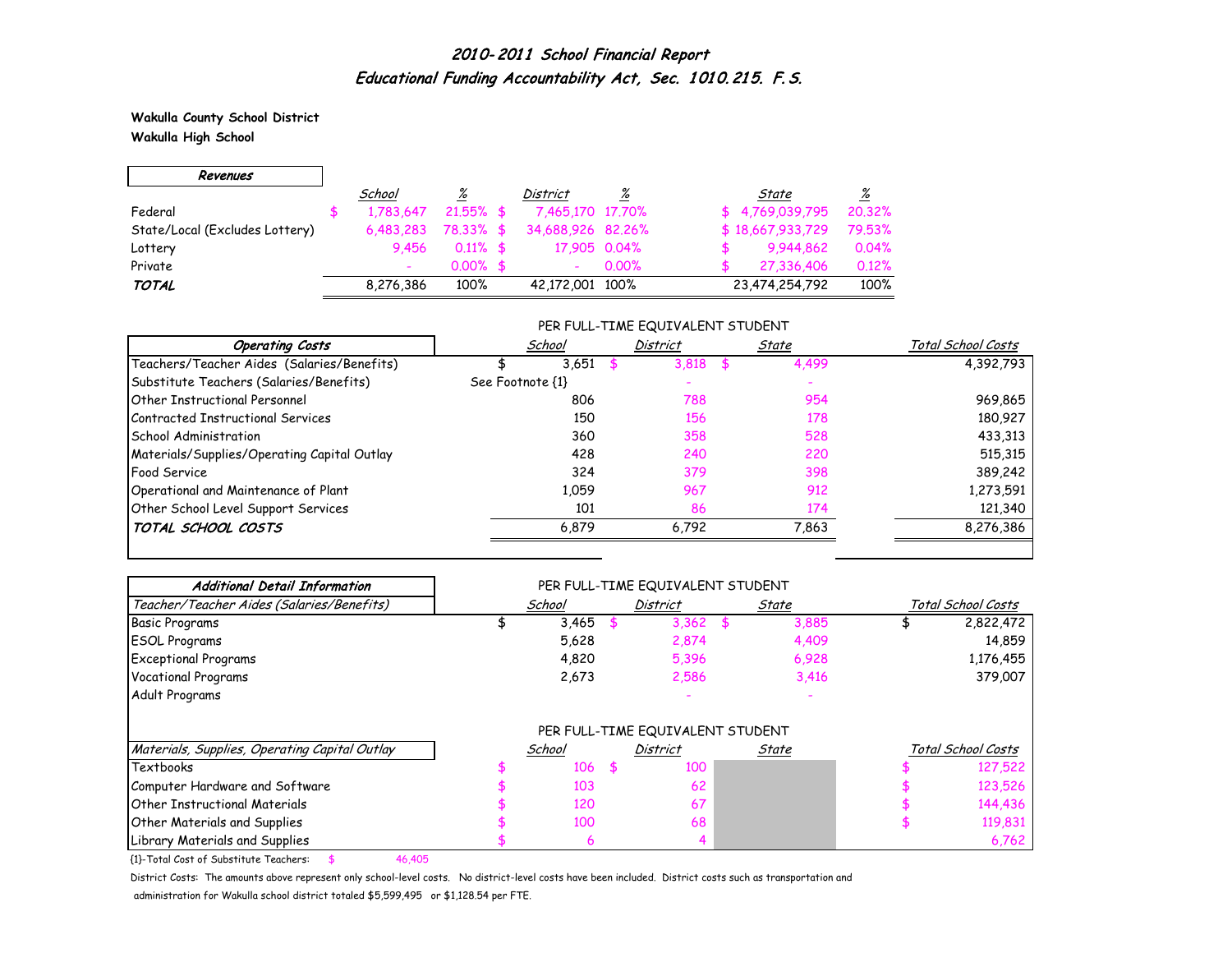**Wakulla County School District Wakulla Middle School**

 $\Gamma$ 

| Revenues                       |           |              |                   |          |                  |        |
|--------------------------------|-----------|--------------|-------------------|----------|------------------|--------|
|                                | School    | ℅            | District          | %        | State            | %      |
| Federal                        | 782.255   | $19.63\%$ \$ | 7,465,170 17,70%  |          | \$4,769,039,795  | 20.32% |
| State/Local (Excludes Lottery) | 3,201,364 | $80.33\%$ \$ | 34,688,926 82,26% |          | \$18,667,933,729 | 79.53% |
| Lottery                        | 1.566     | $0.04\%$ \$  | 17,905 0.04%      |          | 9,944,862        | 0.04%  |
| Private                        |           | $0.00\%$ \$  |                   | $0.00\%$ | 27,336,406       | 0.12%  |
| <b>TOTAL</b>                   | 3,985,185 | 100%         | 42,172,001 100%   |          | 23,474,254,792   | 100%   |

#### PER FULL-TIME EQUIVALENT STUDENT

| <b>Operating Costs</b>                      | School           | <b>District</b> | State | Total School Costs |
|---------------------------------------------|------------------|-----------------|-------|--------------------|
| Teachers/Teacher Aides (Salaries/Benefits)  | 3,824            | 3,818           | 4,499 | 2,206,128          |
| Substitute Teachers (Salaries/Benefits)     | See Footnote {1} |                 |       |                    |
| <b>Other Instructional Personnel</b>        | 631              | 788             | 954   | 363,974            |
| Contracted Instructional Services           | 71               | 156             | 178   | 40,969             |
| School Administration                       | 565              | 358             | 528   | 325,708            |
| Materials/Supplies/Operating Capital Outlay | 260              | 240             | 220   | 150,202            |
| <b>Food Service</b>                         | 395              | 379             | 398   | 227,821            |
| Operational and Maintenance of Plant        | 1,087            | 967             | 912   | 627,151            |
| Other School Level Support Services         | 75               | 86              | 174   | 43,232             |
| TOTAL SCHOOL COSTS                          | 6,908            | 6,792           | 7,863 | 3,985,185          |

| <b>Additional Detail Information</b>          |        | PER FULL-TIME EQUIVALENT STUDENT |       |                    |
|-----------------------------------------------|--------|----------------------------------|-------|--------------------|
| Teacher/Teacher Aides (Salaries/Benefits)     | School | <b>District</b>                  | State | Total School Costs |
| <b>Basic Programs</b>                         | 3,342  | $3,362$ \$                       | 3,885 | 1,646,237          |
| <b>ESOL Programs</b>                          | 6,286  | 2,874                            | 4,409 | 4,149              |
| <b>Exceptional Programs</b>                   | 6,649  | 5,396                            | 6,928 | 555,742            |
| Vocational Programs                           |        | 2,586                            | 3,416 |                    |
| Adult Programs                                |        |                                  |       |                    |
|                                               |        | PER FULL-TIME EQUIVALENT STUDENT |       |                    |
| Materials, Supplies, Operating Capital Outlay | School | <b>District</b>                  | State | Total School Costs |
| Textbooks                                     | 93     | \$<br>100                        |       | 53,738             |
| Computer Hardware and Software                | 66     | 62                               |       | 37,927             |
| <b>Other Instructional Materials</b>          | 33     | 67                               |       | 19,168             |
| <b>Other Materials and Supplies</b>           | 68     | 68                               |       | 39,369             |
| Library Materials and Supplies                |        |                                  |       | 1,918              |

{1}-Total Cost of Substitute Teachers: \$ 3,546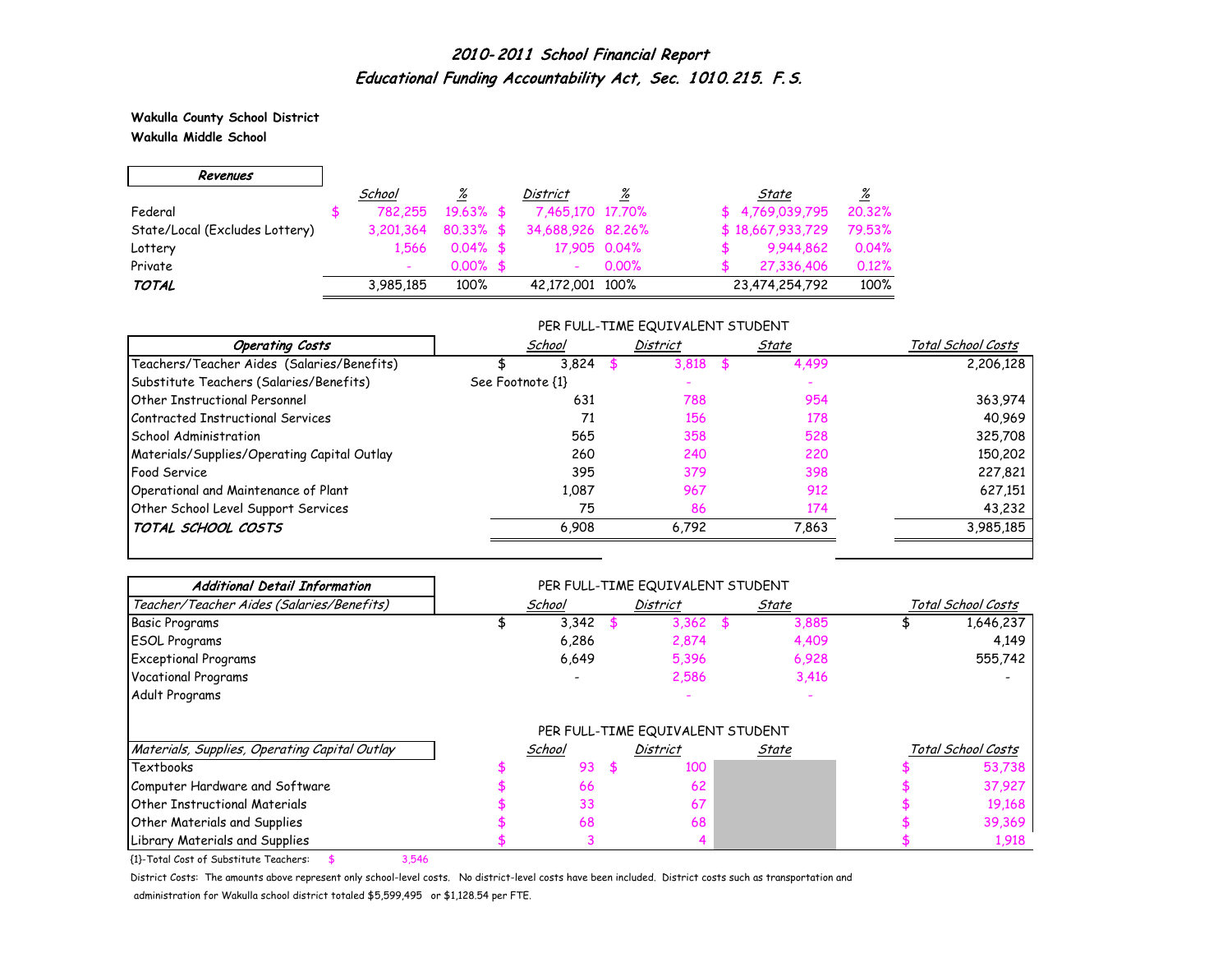**Wakulla County School District**

 $\overline{\phantom{0}}$ 

**Shadeville Elementary**

 $\Gamma$ 

| Revenues                       |           |              |                          |          |                  |                          |
|--------------------------------|-----------|--------------|--------------------------|----------|------------------|--------------------------|
|                                | School    | %            | District                 | <u>%</u> | State            | $\frac{\%}{\frac{1}{2}}$ |
| Federal                        | 1,208,702 | $28.19%$ \$  | 7,465,170 17,70%         |          | \$4.769.039.795  | 20,32%                   |
| State/Local (Excludes Lottery) | 3,077,906 | $71.77\%$ \$ | 34,688,926 82,26%        |          | \$18,667,933,729 | 79.53%                   |
| Lottery                        | 1.803     | $0.04\%$ \$  | 17,905 0.04%             |          | 9,944,862        | 0.04%                    |
| Private                        |           | $0.00\%$ \$  | $\overline{\phantom{0}}$ | $0.00\%$ | 27,336,406       | 0.12%                    |
| <b>TOTAL</b>                   | 4,288,411 | 100%         | 42,172,001 100%          |          | 23,474,254,792   | 100%                     |

#### PER FULL-TIME EQUIVALENT STUDENT

| <b>Operating Costs</b>                      | School           | <b>District</b> | State | Total School Costs |
|---------------------------------------------|------------------|-----------------|-------|--------------------|
| Teachers/Teacher Aides (Salaries/Benefits)  | 3,828            | 3.818           | 4,499 | 2,638,166          |
| Substitute Teachers (Salaries/Benefits)     | See Footnote {1} |                 |       |                    |
| Other Instructional Personnel               | 558              | 788             | 954   | 384,512            |
| Contracted Instructional Services           | 100              | 156             | 178   | 69,149             |
| School Administration                       | 292              | 358             | 528   | 201,429            |
| Materials/Supplies/Operating Capital Outlay | 272              | 240             | 220   | 187,161            |
| <b>Food Service</b>                         | 356              | 379             | 398   | 244,988            |
| Operational and Maintenance of Plant        | 730              | 967             | 912   | 503,268            |
| Other School Level Support Services         | 87               | 86              | 174   | 59,738             |
| TOTAL SCHOOL COSTS                          | 6,223            | 6,792           | 7,863 | 4,288,411          |

| <b>Additional Detail Information</b>          |        | PER FULL-TIME EQUIVALENT STUDENT |       |       |                    |
|-----------------------------------------------|--------|----------------------------------|-------|-------|--------------------|
| Teacher/Teacher Aides (Salaries/Benefits)     | School | <b>District</b>                  | State |       | Total School Costs |
| <b>Basic Programs</b>                         | 3,369  | 3,362                            |       | 3,885 | 1,967,507          |
| <b>ESOL Programs</b>                          | 4,264  | 2,874                            |       | 4,409 | 4,264              |
| <b>Exceptional Programs</b>                   | 6,401  | 5,396                            |       | 6,928 | 666,395            |
| <b>Vocational Programs</b>                    |        | 2,586                            |       | 3,416 |                    |
| Adult Programs                                |        |                                  |       |       |                    |
|                                               |        | PER FULL-TIME EQUIVALENT STUDENT |       |       |                    |
| Materials, Supplies, Operating Capital Outlay | School | <b>District</b>                  | State |       | Total School Costs |
| Textbooks                                     | 115    | \$<br>100                        |       |       | 79,436             |
| Computer Hardware and Software                | 14     | 62                               |       |       | 9,575              |
| <b>Other Instructional Materials</b>          | 49     | 67                               |       |       | 33,883             |
| Other Materials and Supplies                  | 93     | 68                               |       |       | 64,268             |
|                                               | 5      |                                  |       |       | 3,618              |

{1}-Total Cost of Substitute Teachers: \$ 15,458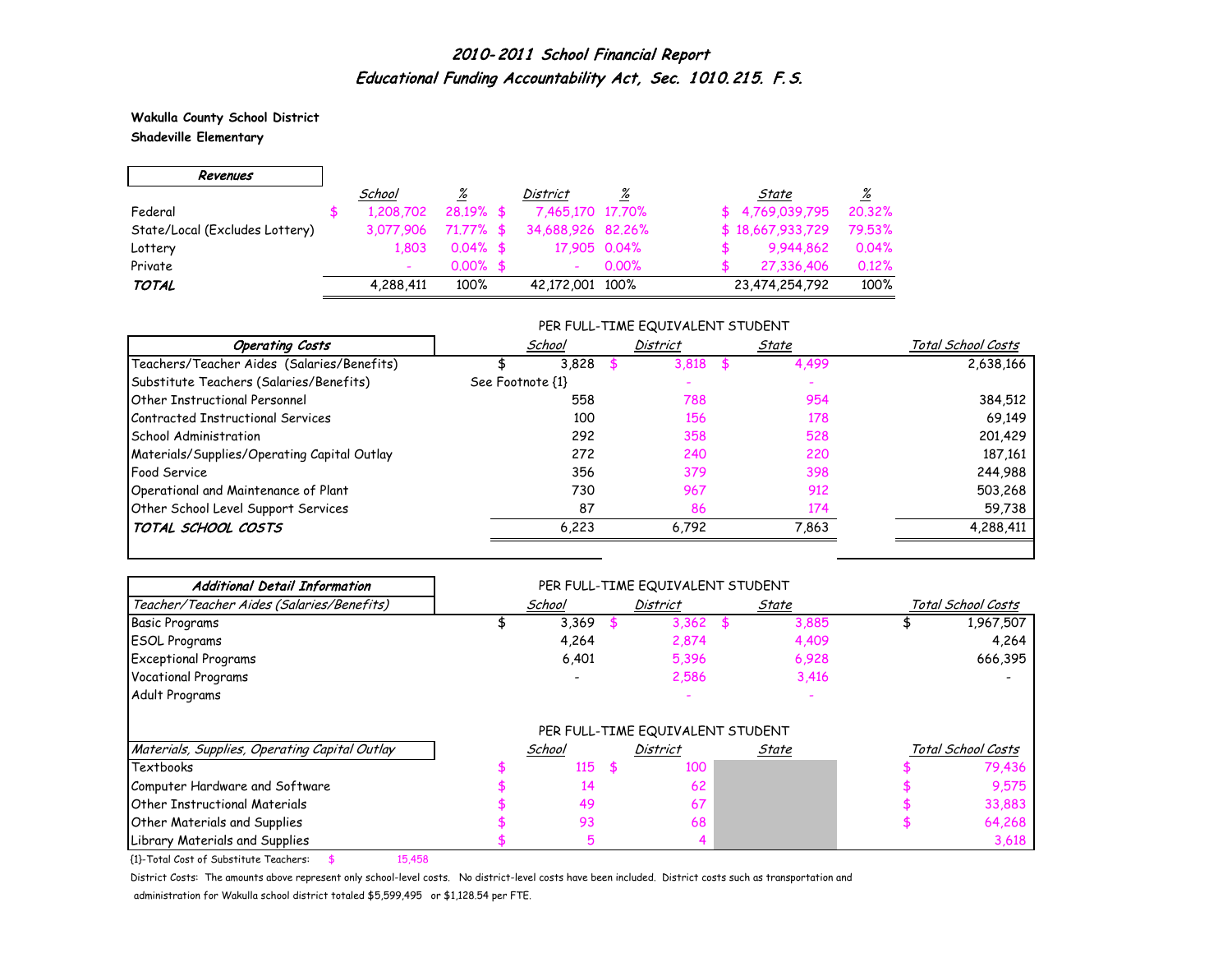**Wakulla County School District Riversink Elementary**

 $\overline{\phantom{0}}$ 

 $\Gamma$ 

| Revenues                       |           |              |                          |       |                  |          |
|--------------------------------|-----------|--------------|--------------------------|-------|------------------|----------|
|                                | School    | <u>%</u>     | District                 | %     | State            | <u>%</u> |
| Federal                        | 802.882   | $25.37\%$ \$ | 7,465,170 17,70%         |       | \$4,769,039,795  | 20.32%   |
| State/Local (Excludes Lottery) | 2.357.191 | 74.50% \$    | 34,688,926 82,26%        |       | \$18,667,933,729 | 79.53%   |
| Lottery                        | 4.131     | $0.13\%$ \$  | 17,905 0.04%             |       | 9.944,862        | 0.04%    |
| Private                        |           | $0.00\%$ \$  | $\overline{\phantom{a}}$ | 0.00% | 27,336,406       | 0.12%    |
| <b>TOTAL</b>                   | 3,164,204 | 100%         | 42,172,001 100%          |       | 23,474,254,792   | 100%     |

#### PER FULL-TIME EQUIVALENT STUDENT

| <b>Operating Costs</b>                      | School           | <b>District</b> | State | Total School Costs |
|---------------------------------------------|------------------|-----------------|-------|--------------------|
| Teachers/Teacher Aides (Salaries/Benefits)  | 3.745            | 3.818           | 4,499 | 1,707,599          |
| Substitute Teachers (Salaries/Benefits)     | See Footnote {1} |                 |       |                    |
| <b>Other Instructional Personnel</b>        | 850              | 788             | 954   | 387,456            |
| Contracted Instructional Services           | 89               | 156             | 178   | 40,711             |
| School Administration                       | 492              | 358             | 528   | 224,192            |
| Materials/Supplies/Operating Capital Outlay | 212              | 240             | 220   | 96,640             |
| <b>Food Service</b>                         | 400              | 379             | 398   | 182,335            |
| Operational and Maintenance of Plant        | 1,066            | 967             | 912   | 486,162            |
| Other School Level Support Services         | 86               | 86              | 174   | 39,109             |
| TOTAL SCHOOL COSTS                          | 6,940            | 6,792           | 7,863 | 3,164,204          |

| <b>Additional Detail Information</b>          |        | PER FULL-TIME EQUIVALENT STUDENT |       |                    |
|-----------------------------------------------|--------|----------------------------------|-------|--------------------|
| Teacher/Teacher Aides (Salaries/Benefits)     | School | <b>District</b>                  | State | Total School Costs |
| <b>Basic Programs</b>                         | 3,347  | 3,362                            | 3,885 | 1,325,400          |
| <b>ESOL Programs</b>                          |        | 2,874                            | 4,409 |                    |
| <b>Exceptional Programs</b>                   | 6,370  | 5,396                            | 6,928 | 382,199            |
| <b>Vocational Programs</b>                    |        | 2,586                            | 3,416 |                    |
| Adult Programs                                |        |                                  |       |                    |
|                                               |        | PER FULL-TIME EQUIVALENT STUDENT |       |                    |
| Materials, Supplies, Operating Capital Outlay | School | <b>District</b>                  | State | Total School Costs |
| Textbooks                                     | 113    | \$<br>100                        |       | 51,614             |
| Computer Hardware and Software                | o      | 62                               |       | 3,534              |
| <b>Other Instructional Materials</b>          | 50     | 67                               |       | 22,681             |
| Other Materials and Supplies                  | 41     | 68                               |       | 18,811             |
| Library Materials and Supplies                |        |                                  |       | 1,999              |

 ${1}$ -Total Cost of Substitute Teachers: \$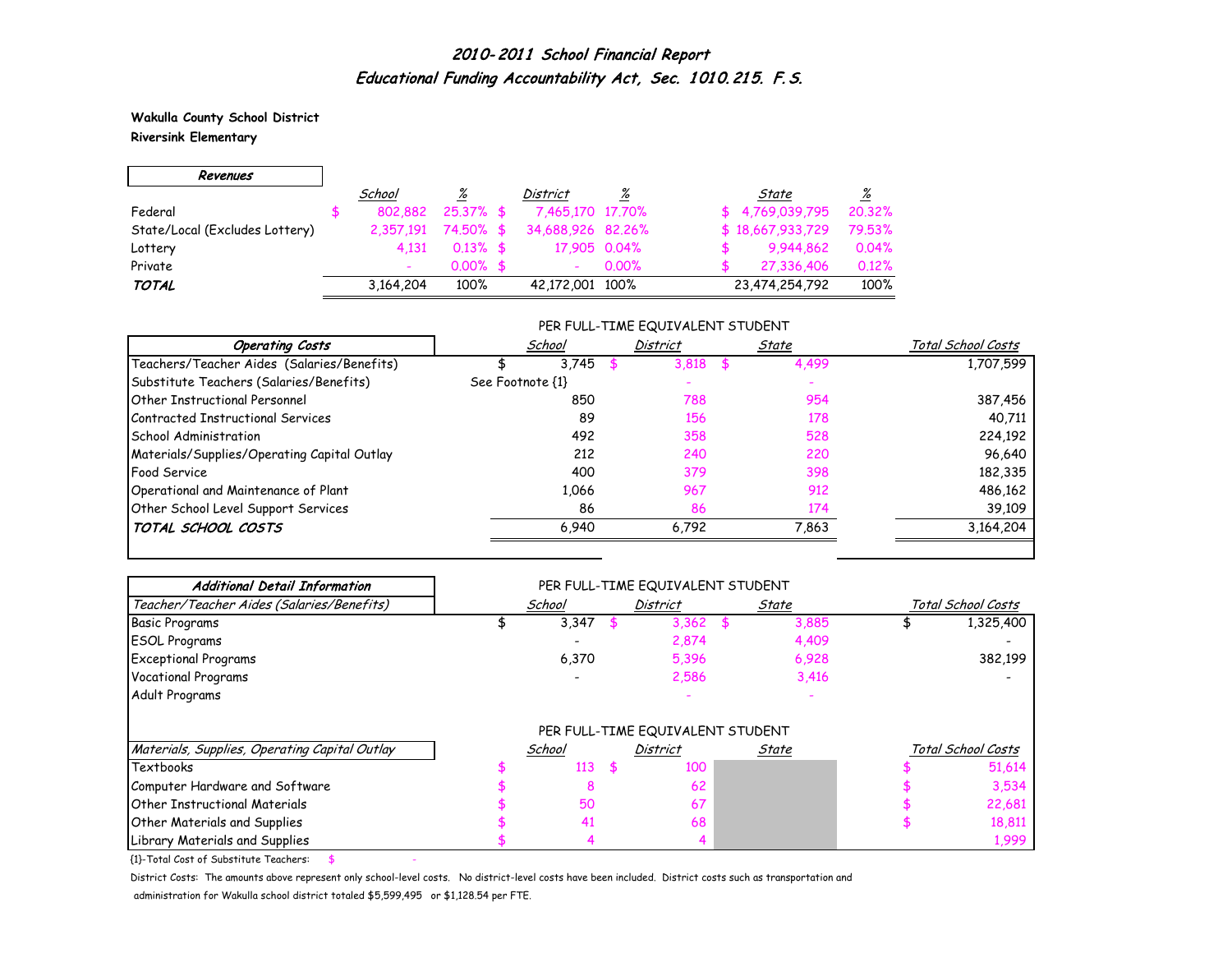**Wakulla County School District WEC Pre-K**

г

| Revenues                       |           |              |                   |          |                  |          |
|--------------------------------|-----------|--------------|-------------------|----------|------------------|----------|
|                                | School    | <u>%</u>     | District          | <u>%</u> | State            | <u>%</u> |
| Federal                        | 311.744   | $14.44\%$ \$ | 7,465,170 17,70%  |          | \$4,769,039,795  | 20.32%   |
| State/Local (Excludes Lottery) | 1.845.121 | $85.47%$ \$  | 34,688,926 82,26% |          | \$18,667,933,729 | 79.53%   |
| Lottery                        | 2.028     | $0.09%$ \$   | 17,905 0.04%      |          | 9.944,862        | 0.04%    |
| Private                        |           | $0.00\%$ \$  |                   | $0.00\%$ | 27.336.406       | 0.12%    |
| <b>TOTAL</b>                   | 2,158,893 | 100%         | 42,172,001 100%   |          | 23,474,254,792   | 100%     |

#### PER FULL-TIME EQUIVALENT STUDENT

| <b>Operating Costs</b>                      | School           | <b>District</b> | State | Total School Costs |  |
|---------------------------------------------|------------------|-----------------|-------|--------------------|--|
| Teachers/Teacher Aides (Salaries/Benefits)  | 4.939            | 3.818           | 4,499 | 1,298,991          |  |
| Substitute Teachers (Salaries/Benefits)     | See Footnote {1} |                 |       |                    |  |
| Other Instructional Personnel               | 489              | 788             | 954   | 128,616            |  |
| Contracted Instructional Services           | 115              | 156             | 178   | 30,307             |  |
| School Administration                       | 685              | 358             | 528   | 180,241            |  |
| Materials/Supplies/Operating Capital Outlay | 237              | 240             | 220   | 62,390             |  |
| <b>Food Service</b>                         | 593              | 379             | 398   | 155,843            |  |
| Operational and Maintenance of Plant        | 1,012            | 967             | 912   | 266,195            |  |
| Other School Level Support Services         | 138              | 86              | 174   | 36,310             |  |
| TOTAL SCHOOL COSTS                          | 8,208            | 6,792           | 7,863 | 2,158,893          |  |

| <b>Additional Detail Information</b>          | PER FULL-TIME EQUIVALENT STUDENT |        |  |                                  |       |       |  |                    |
|-----------------------------------------------|----------------------------------|--------|--|----------------------------------|-------|-------|--|--------------------|
| Teacher/Teacher Aides (Salaries/Benefits)     |                                  | School |  | <b>District</b>                  | State |       |  | Total School Costs |
| <b>Basic Programs</b>                         |                                  |        |  | 3,362                            |       | 3,885 |  |                    |
| <b>ESOL Programs</b>                          |                                  |        |  | 2,874                            |       | 4,409 |  |                    |
| <b>Exceptional Programs</b>                   |                                  | 4,939  |  | 5,396                            |       | 6,928 |  | 1,298,991          |
| <b>Vocational Programs</b>                    |                                  |        |  | 2,586                            |       | 3,416 |  |                    |
| Adult Programs                                |                                  |        |  |                                  |       |       |  |                    |
|                                               |                                  |        |  | PER FULL-TIME EQUIVALENT STUDENT |       |       |  |                    |
| Materials, Supplies, Operating Capital Outlay |                                  | School |  | <b>District</b>                  | State |       |  | Total School Costs |
| Textbooks                                     |                                  |        |  | 100                              |       |       |  |                    |
| Computer Hardware and Software                |                                  |        |  | 62                               |       |       |  | 282                |
| <b>Other Instructional Materials</b>          |                                  | 129    |  | 67                               |       |       |  | 33,887             |
| <b>Other Materials and Supplies</b>           |                                  | 107    |  | 68                               |       |       |  | 28,221             |
| Library Materials and Supplies                |                                  |        |  |                                  |       |       |  |                    |

 ${1}$ -Total Cost of Substitute Teachers: \$